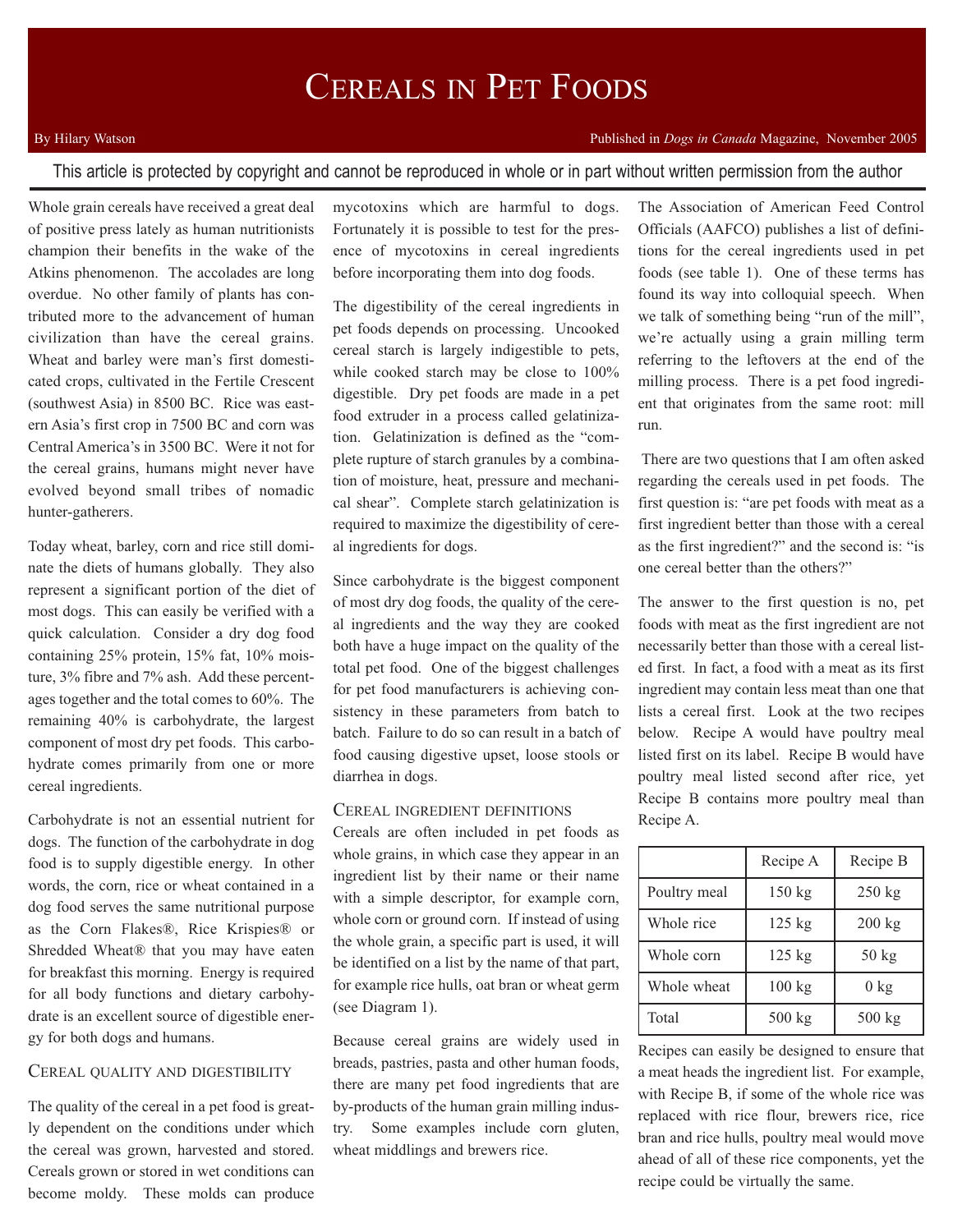This article is protected by copyright and cannot be reproduced in whole or in part without written permission from the author

| Table 1. Association of American Feed Control Officials (AAFCO) definitions for cereal ingredients used in pet foods. |                                                                                                                                                                                              |                    |  |
|-----------------------------------------------------------------------------------------------------------------------|----------------------------------------------------------------------------------------------------------------------------------------------------------------------------------------------|--------------------|--|
| <b>TERM</b>                                                                                                           | <b>AAFCO DEFINITION</b>                                                                                                                                                                      | <b>EXAMPLE</b>     |  |
| <b>Bran</b>                                                                                                           | Pericarp (outer portion) of the grain                                                                                                                                                        | Wheat bran         |  |
| <b>Broken or Brewers</b>                                                                                              | Small fragments of kernels that have been separated from larger kernels                                                                                                                      | Brewers rice       |  |
| De-hulled                                                                                                             | Having the outer covering (hull) removed from the grain                                                                                                                                      | De-hulled oats     |  |
| Endosperm                                                                                                             | Starchy portion of the seed                                                                                                                                                                  | n/a                |  |
| Flakes                                                                                                                | An ingredient rolled or cut into flat pieces with or without steam conditioning                                                                                                              | Flaked corn        |  |
| Flour                                                                                                                 | Soft, finely ground meal, separated from bran, obtained from the milling of cereal grains. It con-<br>sists essentially of starch and gluten of the endosperm                                | Rice flour         |  |
| Germ                                                                                                                  | The embryo found in seeds and frequently separated from the bran and starch endosperm during<br>milling                                                                                      | Wheat germ         |  |
| Gluten                                                                                                                | The tough, viscid nitrogenous substance (protein) remaining when flour is washed to remove the<br>starch                                                                                     | Corn gluten        |  |
| Grain                                                                                                                 | Seed from cereal plants                                                                                                                                                                      | n/a                |  |
| Grits                                                                                                                 | Coarsely ground grain from which the bran and germ have been removed, usually screened to<br>uniform size.                                                                                   | Corn grits         |  |
| Groats                                                                                                                | Cleaned grain with hulls removed                                                                                                                                                             | Oat groats         |  |
| Ground                                                                                                                | Entire cereal grain ground or chopped                                                                                                                                                        | Ground corn        |  |
| Hulls                                                                                                                 | Outer hard covering of grain or seed                                                                                                                                                         | Rice hulls         |  |
| Meal                                                                                                                  | An ingredient which has been ground or otherwise reduced in particle size                                                                                                                    | Corn meal          |  |
| Middlings                                                                                                             | A by-product of flour milling comprising several grades of granular particles containing different<br>proportions of endosperm, bran, germ, each of which contains different levels of fibre | Wheat<br>middlings |  |
| Mill run                                                                                                              | Ungraded and uninspected material from the mill, containing coarse bran, fine bran, shorts,<br>germ, flour as well as end product of milling.                                                | Wheat mill run     |  |
| Pearled                                                                                                               | Dehulled grains reduced by machine brushing into smaller smooth particles                                                                                                                    | Pearled barley     |  |
| Polishing                                                                                                             | Having a smooth surface produced by mechanical processing usually by friction                                                                                                                | Rice<br>polishings |  |
| Rolled                                                                                                                | Having changed the shape or size of particles by compressing between rollers                                                                                                                 | Rolled oats        |  |
| Shorts                                                                                                                | A by-product of flour milling comprising fine particles of bran, germ, flour and offal from the<br>tail of the mill                                                                          | Wheat shorts       |  |
| Starch                                                                                                                | The digestible carbohydrate component of the seed endosperm                                                                                                                                  | Corn starch        |  |
| Whole grain                                                                                                           | Entire grain of cereal                                                                                                                                                                       | Whole wheat        |  |